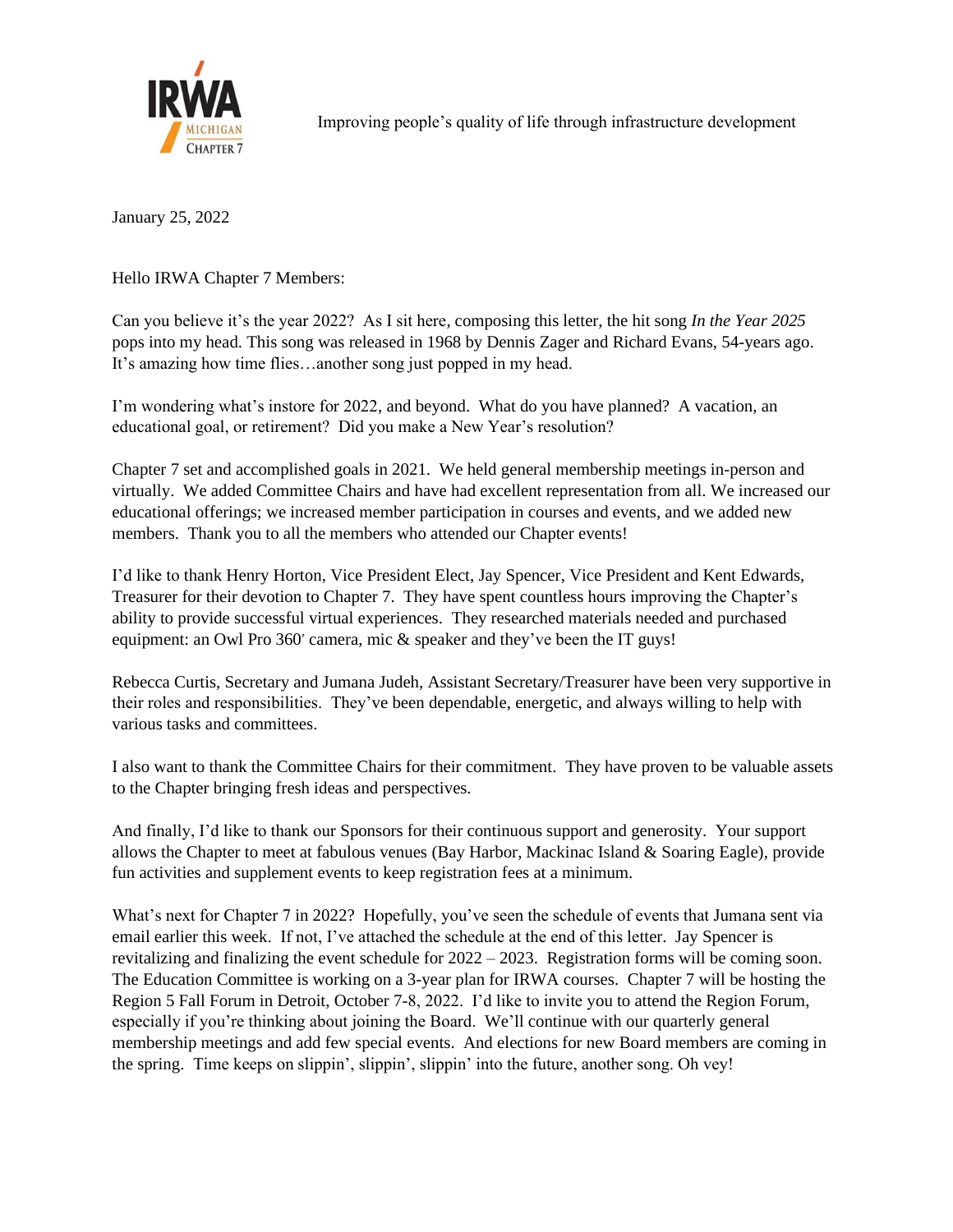Help is needed to plan, organize, and deliver quality events and programs. We'd like to have an IT person to 'run' our meetings. We'd like to have a person to update our website and PayPal. We'd like to have a person to energize events. Could you be that person?

What's next for you as an IRWA member of Chapter 7? If you're working on an IRWA designation, please let us know. We'd like to plan courses to fit your needs. If you're interested in joining a committee or the Board, please let us know. Many hands make light work. If you've got a great idea for an event, a venue, a speaker, or topic, please let us know. We're willing support your requests and build a better program.

There are so many opportunities for personal and professional growth. If you've thought about exploring the world of IRWA, join a committee or a Board. There's so much to see, learn and do. I guarantee you'll visit new places, make new friends, and build personal and professional confidence.

I look forward to seeing everyone at the next Chapter 7 event. Until then, be safe and be well.

Sincerely,

Gail Morton

Gail Morton IRWA Chapter 7 President

809 Drury Lane, Portage, MI 49002 269-350-1574

Metro Consulting Associates, Project Manager [gmorton@metroca.net](mailto:gmorton@metroca.net)